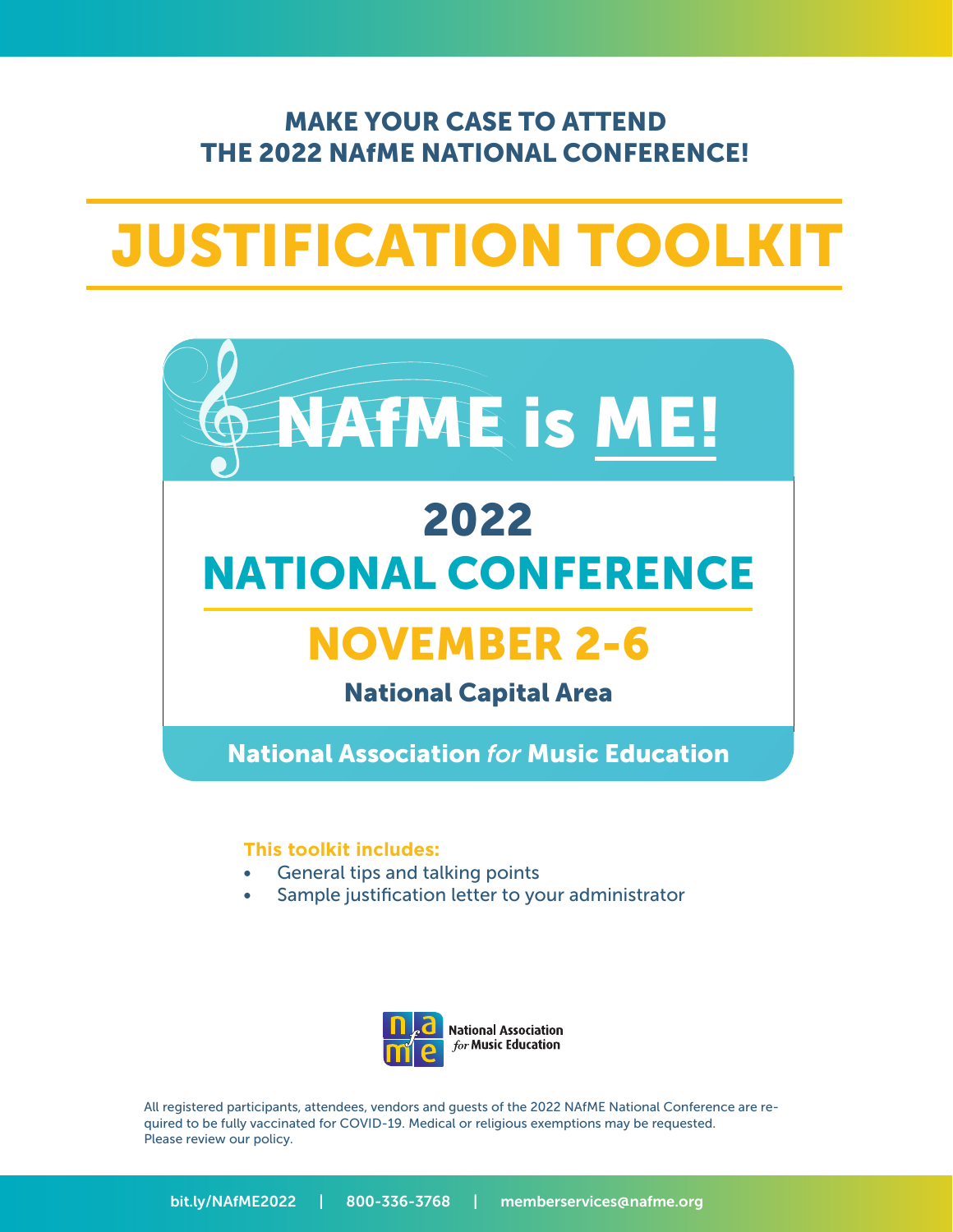# WHY ATTEND?

The 2022 NAfME National Conference is the premier national event fostering and facilitating collaboration between music education practitioners, researchers, and program leaders across the spectrum of PreK-12 and higher education. The 2022 conference combines three NAfME events: the NAfME Biennial Music Research and Teacher Education Conference, the NAfME National PreK-12 Conference, and the NAfME All-National Honor Ensembles.

When proposing you attend the 2022 NAfME National Conference to an administrator, focus on the value that your participation will bring back to your school, program, and students. The conference features more than 300 sessions focused on the latest research, research into practice applications, and innovative practical strategies for effective, impactful music education. The theme of the 2022 NAfME Conference is **NAfME is ME!**. NAfME is Music Education, a vibrant, diverse community of music educators. NAfME is ME! is the unique, valuable contributions, perspectives, and participation that all NAfME members embody every day at the local, state, and national level.

This year's conference will allow you to expand your toolkit of ideas, models, and activities, as well as connect with your colleagues from across the nation. Come learn from the best and contribute to amplifying the music education profession.

#### Schedule Overview:

- • November 3-6: All-National Honor Ensembles, final concerts November 5-6
- November 2-3: Music Program Leaders Forum
- November 3: Emerging Leaders Forum
- November 3: Collegiate Forum
- November 3-5: 2022 NAfME National Conference
	- $\circ$  Keynote/plenary sessions, featured sessions, and hundreds of peer-reviewed presentation and poster sessions
- • Young Composers Concert, which will feature the winners of the 2022 NAfME Composition Competitions

To demonstrate the reasons for attending the 2022 NAfME National Conference, here are some suggested takeaways to share with administrators:

- You will return with innovative, new standards-based teaching strategies to use in your classroom and to share with other teachers, students, and parents.
- You will earn 15 contact hours of professional development for attending the conference.
- You can earn **additional contact hours** by attending one of the pre-conference Forums.
- • You will meet with fellow music educators and have dedicated time to network and learn best practices through the featured sessions and hundreds of peer-reviewed presentations and poster sessions showcasing educators from across the United States and around the world.
- • You will have access to 50 exhibitors and sponsors who will provide new and innovative musical instruments, materials, and equipment for you to test drive on behalf of your district and your music colleagues.

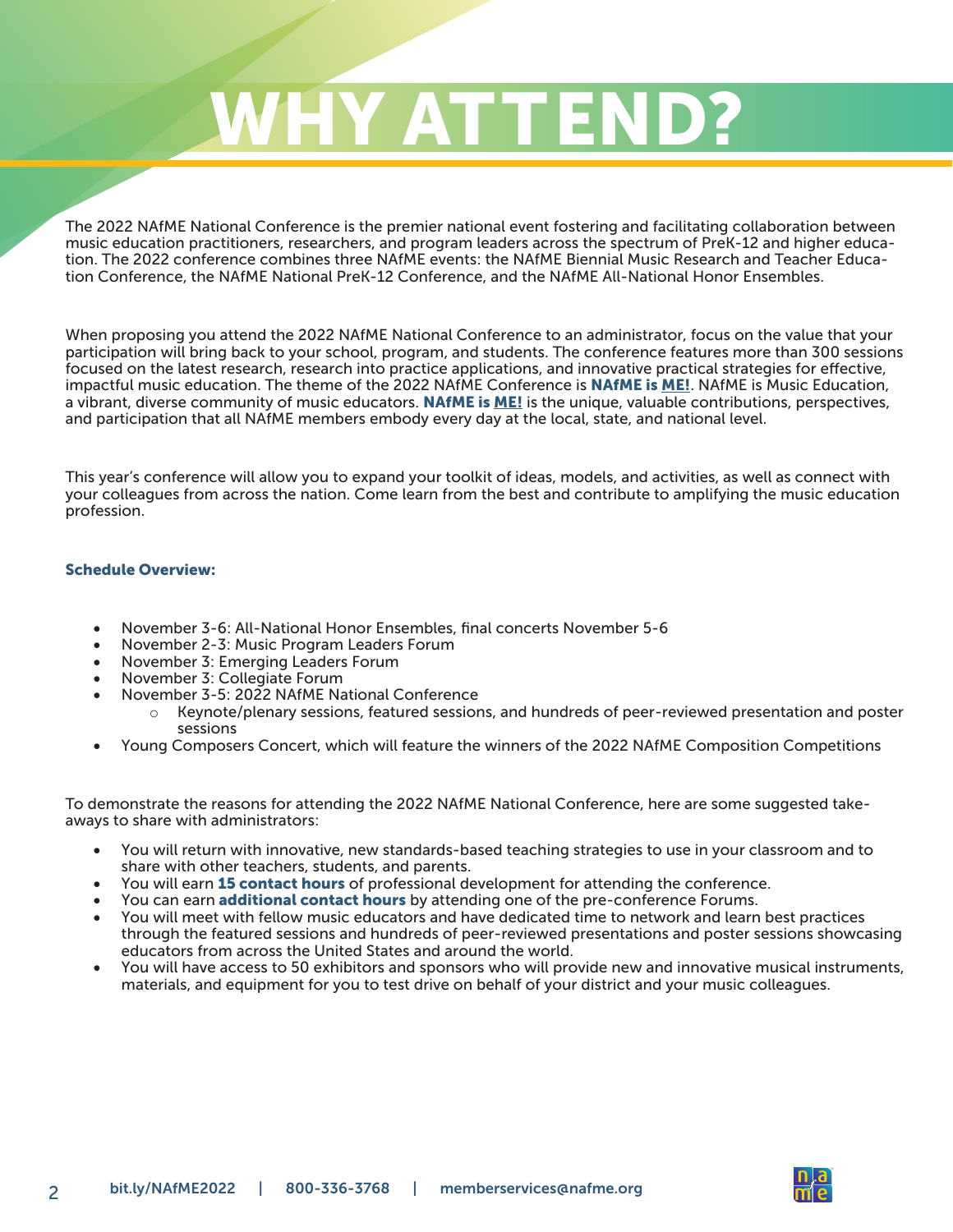# PLANNING AHEA

As you prepare to ask for support from an administrator, make certain you have your plans in place and information ready to go. Pieces to consider sharing with your administrator as you ask to attend the conference include:

- 1. Overview of the conference. You can use the conference website (bit.ly/NAfME2022) to share general information on the conference with your administrator.
- 2. Identify the content in which you are most interested. Which sessions will you attend? And why? What value will this learning bring back to your classroom and your school?
	- a. Being able to speak to the content and how it connects directly back to your professional growth and work is vital to convincing your administrator of the value this conference brings to you, your classroom, and your school.
	- b. You may want to print out the descriptions for the sessions you wish to attend to review with your administrator.

#### 3. Estimated cost for attending the conference: \$\_\_\_\_\_\_\_\_\_\_

- a. Do you know the entirety of the cost for sending you to the conference? This should include travel (airfare, taxi, car), lodging, registration, and an estimate of meal costs. The conference registration will include the following meals: Thursday, Friday, and Saturday evening receptions. Coffee and tea will be provided on Friday and Saturday.
- b. Keep in mind how you can save here. Would you be willing to share a room?
- 4. Lesson plans that are ready for a substitute, including a non-music educator substitute.
	- a. Do you have lesson plans ready to go for all of your classes and/or ensembles?
	- b. Do you have lesson plans that can work for a non-music educator substitute as well as a music teacher if you are fortunate enough to have one?

#### 5. Your plan to share when you return to your school.

- a. How will you share your newfound information with your colleagues? Do you have a Professional Learning Community in your district, so you can share with your fellow music educators?
- b. Does your school expect a written report? Having a timeline and ideas on how you will share what you've learned shows how the district will receive value in sending you to the conference.

On the following pages is a sample of a letter you can provide to your supervisor explaining the importance of your attendance at the conference and the benefits of your attendance to your school and district. Please feel free to edit the letter to best meet your needs and interest areas.

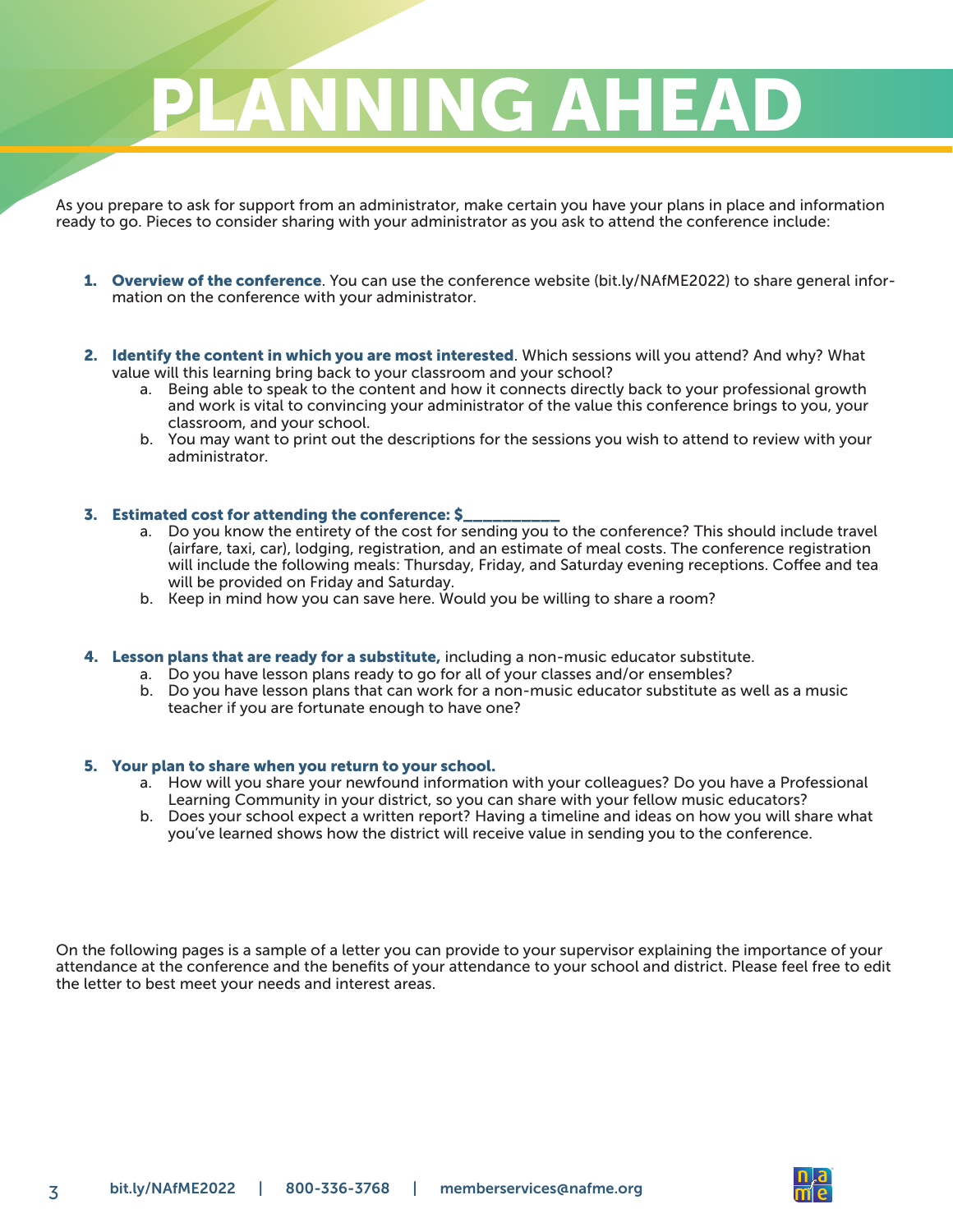Dear \_\_\_\_\_\_\_\_\_\_\_\_\_\_,

I am requesting your permission to attend the National Association for Music Education (NAfME) National Conference in National Harbor, Maryland, November 2-6, 2022. This conference will provide me with a focused professional development opportunity geared toward my needs and interest areas. I have selected the following sessions to attend during the conference:

*[list 7-10 sessions, with their descriptions and what you expect to learn from the experience]*

1.  $\mathcal{L}$ 3. 4. 5. 6. 7. 8. 9.

10.

The sessions I have selected will help me expand my teaching techniques, offer new ideas and knowledge to better educate the students at our school, and provide information on how to incorporate the 2014 Music Standards into the lessons I teach. I will earn 15 hours of focused professional development across a range of topics in music education by attending this conference. The NAfME National Conference will include: groundbreaking research-based concepts that are immediately applicable to my music classroom; sponsored sessions by leaders in the music education industry where I can try out new and innovative teaching methods and products; and poster sessions where I will learn from hundreds of music educators from across the United States and around the world.

In addition, I am interested in attending the \_\_\_\_\_\_\_\_\_\_\_\_\_\_\_\_\_\_\_\_\_\_ pre-conference Forum offered on November 2-3. This Forum will allow me to further my leadership skills, supporting my career goal of serving in a leadership capacity within my school district or state music education organization.

I have included a detailed cost breakdown of the conference as well as more information about this conference for you to review. I estimate the total cost of the conference will be \$\_\_\_\_\_\_\_\_\_\_\_.

Thank you for taking the time to consider my request. I look forward to hearing from you and to representing our district at the 2022 National Association for Music Education National Conference in National Harbor, Maryland, November 2-6.

Sincerely,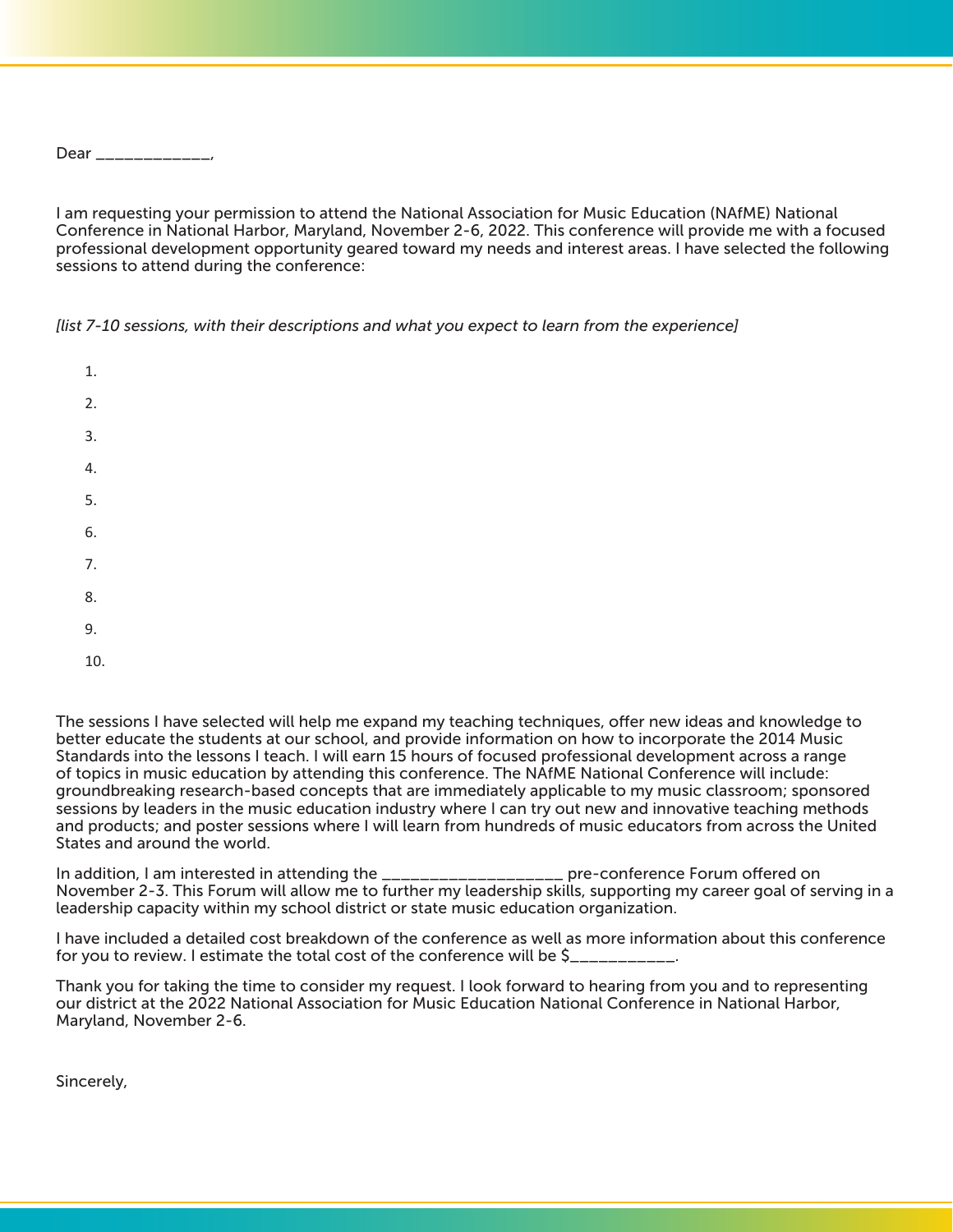Conference attendees will receive 15 hours of professional development for attending the National Conference, and additional professional development hours if they choose to attend one of the pre-conference Forums.

#### EMERGING LEADERS FORUM

#### November 3

Are you interested in growing as a leader? Do you want to learn more about leadership in music education? Are you looking to sharpen your leadership skills and practices in the wake of the pandemic? Then this forum is for you! Leadership can happen in your school, district, state associations, or national associations. Participants in this forum will learn about leadership characteristics and effective practices, pathways to leadership, working with many types of personalities, influencing and leading through change, organizational and communication skills, and creating a vision. This year's forum will be led by several renowned leaders who served as National Presidents of NAfME/ MENC. As you interact with these music education leaders and other professionals in your field, you are sure to leave inspired to continue your own leadership journey. We invite all ages and backgrounds to attend.

#### MUSIC PROGRAM LEADERS FORUM

#### November 2–3

This forum will provide relevant professional development for music program leaders and district arts coordinators working in the K-12 school setting, aimed at establishing and growing networks of collegial support for those in the profession. This forum is geared for those in administrative roles, built with insights and models from your colleagues—music program leaders.

#### The Music Program Leaders Forum will address:

- recruitment/retention of a diverse teacher pool
- equity, access, and inclusion
- culturally responsive practices
- teacher evaluation
- leading in times of change and transformation

#### COLLEGIATE FORUM

#### November 3

#### NAfME COLLEGIATE PRE-CON

These pre-conference sessions will be focused on preparing Collegiate music education students to get the most benefit from their degree and to make a successful transition to the classroom. Dynamic presenters will provided interactive sessions to support and engage future music educators.